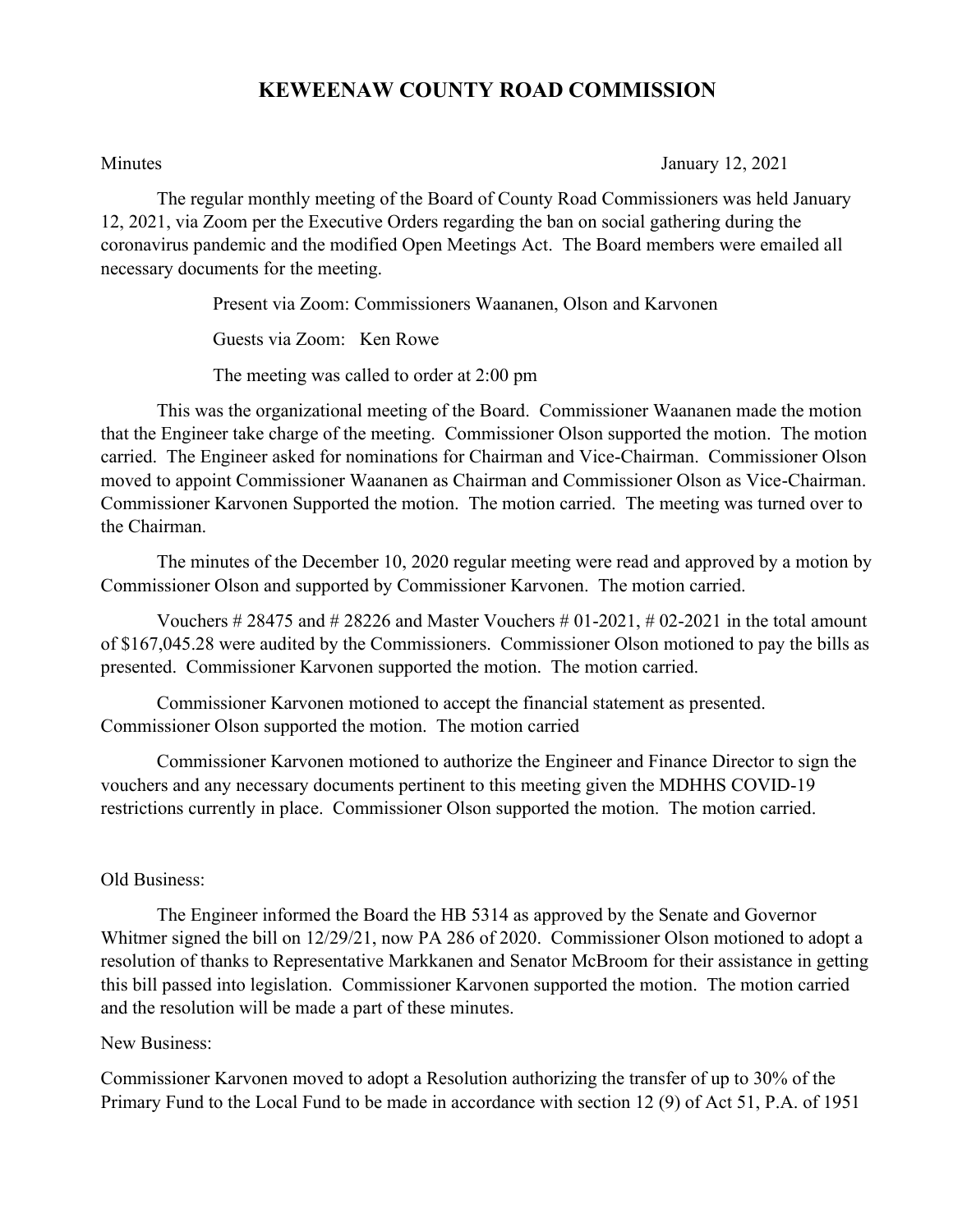Keweenaw County Road Commission Minutes January 12, 2021 Page 2

as amended. Commissioner Olson supported the motion. The motion carried.

Act 51 Road Certification was discussed. Commissioner Olson moved to approve the certified mileage, certification maps and to authorize the Engineer to sign the certification. Commissioner Karvonen supported the motion. The motion carried.

Following a discussion and an email delivery issue of the original bid documents, the Board rejected the only bid received for the wheeled excavator based on the Road Commission's best interest. A new bid date will be set for next week and opened by the Finance Director and Engineer. The Board will hold a special meeting to award the bid at a later date.

The Engineer presented to the Board the annual vehicle and equipment reports along with the equipment needs list. The reports and needs list were reviewed and discussed. The all the needs for vehicles and equipment, the Board agreed with the prioritized list as developed by the Engineer, Finance Director, Foreman and Shop Foreman. On a motion by Commissioner Karvonen with support by Commissioner Olson, the Board directed the Engineer to purchase two pickups and a stake body truck from the MIDEAL program. The Board also directed the Engineer to continue to search for a used sign shop truck and a new or used snowblower. The motion carried.

The Forest Road Projects were discussed by the Board. Commissioner Olson moved to approve the Gratiot Lake Road, Gay-Lac La Belle Road, Bete Gris Road, Brockway Mountain Drive and Cliff Drive as Forest Road Projects for 2021. Commissioner Karvonen supported the motion. The motion carried.

The Board discussed the Weighmaster Program for 2021. The Board agreed to join Houghton County, Baraga County and Ontonagon County for the same program as in previous years.

Other items of routine business were discussed, including seasonal roads and future rustic sign language updates when signs are being replaced.

The meeting adjourned at 2:54 pm

Joe Waananen, Chairman Gregg Patrick, Engineer